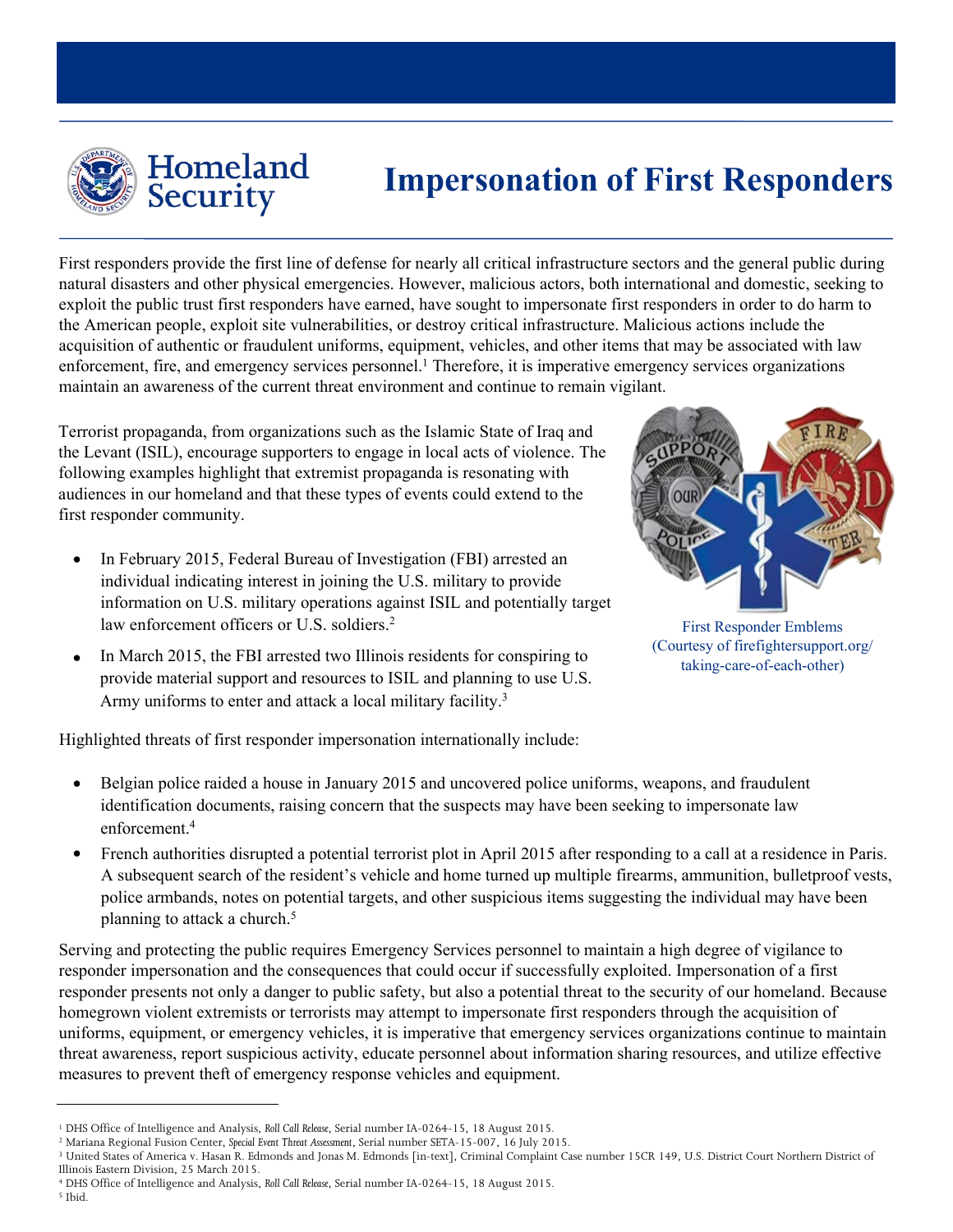#### **Best Practices**

- Follow established suspicious activity reporting protocols.
- Coordinate information sharing activities with state and major urban area fusion centers.
- Maintain threat awareness by utilizing Federal, State, and local information sharing platforms.
- Routinely review organizational and facility physical security measures.
- Install within emergency vehicles a commercial anti-theft or keyless entry device, if possible.
- Institute use of an automatic vehicle locating/tracking system.
- Ensure emergency vehicle parking lots and maintenance facilities are under recorded video surveillance.
- Develop procedures to quickly identify a legitimately marked response vehicle from a cloned vehicle.

#### **Resources**

- **National Network of Fusion Centers** Located in States and regions throughout the country, fusion centers conduct analysis and facilitate information sharing to empower front-line first responders to understand local implications of national intelligence, thus enabling local officials to better protect their communities. ([http://](http://www.dhs.gov/state-and-major-urban-area-fusion-centers) [www.dhs.gov/state-and-major-urban-area-fusion-centers\)](http://www.dhs.gov/state-and-major-urban-area-fusion-centers)
- **The Joint Counterterrorism Assessment Team (JCAT)** Comprised of State, local, tribal, and territorial first responders and public safety professionals from around the country, the JCAT works alongside Federal intelligence analysts from the National Counterterrorism Center, Department of Homeland Security (DHS), and the FBI to research, produce, and disseminate counterterrorism intelligence. ([http://www.nctc.gov/jcat.html\)](http://www.nctc.gov/jcat.html)
- **Homeland Security Information Network Emergency Services (HSIN-ES) portal**  HSIN-ES is used to communicate on suspicious activities, threats, and infrastructure vulnerabilities; prepare for and mitigate expected natural or manmade disasters; and collaborate on restoration and recovery activities following a serious incident. Email the DHS Office of Infrastructure Protection's Emergency Services Team at [essteam@hq.dhs.gov to](mailto:essteam@hq.dhs.gov) request access to HSIN-ES. Please include your first and last name along with an email address.
- **Emergency Management and Response-Information Sharing and Analysis Center (EMR-ISAC)** The EMR-ISAC provides the Emergency Services Sector (ESS) with threat, vulnerability and critical infrastructure protection information and no-cost technical assistance consultation services to ESS leaders. [\(http://www.usfa.fema.gov/](http://www.usfa.fema.gov/index.html) [index.html\)](http://www.usfa.fema.gov/index.html)
- **First Responder Communities of Practice (FRCOP)** The FRCOP is a professional networking, collaboration, and communication platform created by the DHS Science & Technology Directorate to support improved collaboration and information sharing among the Nation's first responders, other Federal, State, tribal, territorial, and local governments, and private sector stakeholders supporting homeland security efforts. [\(https://](https://communities.firstresponder.gov/web/guest) [communities.firstresponder.gov/web/guest\)](https://communities.firstresponder.gov/web/guest)
- **Technical Resource for Incident Prevention (TRIP***wire***)**  TRIP*wire* is a free online resource that collects, analyzes, and disseminates information on global explosives-related incidents, terrorist tactics, techniques, and procedures, and related protective measures. [\(http://www.dhs.gov/tripwire\)](http://www.dhs.gov/tripwire)
- **Physical Security Assessments.** Through the DHS Protective Security Advisor (PSA) Program, critical infrastructure stakeholders can request vulnerability assessments, training, and access to other DHS infrastructure protection resources. Contact your local PSA or [pscdoperations@hq.dhs.gov.](mailto:pscdoperations@hq.dhs.gov)

#### **[Contact](mailto:pscdoperations@hq.dhs.gov.Contact) Information**

For more information, contact the Emergency Services Sector-Specific Agency at [essteam@hq.dhs.gov](mailto:essteam@hq.dhs.gov) or visit [www.dhs.gov/emergency-services-sector.](http://www.dhs.gov/emergency-services-sector)